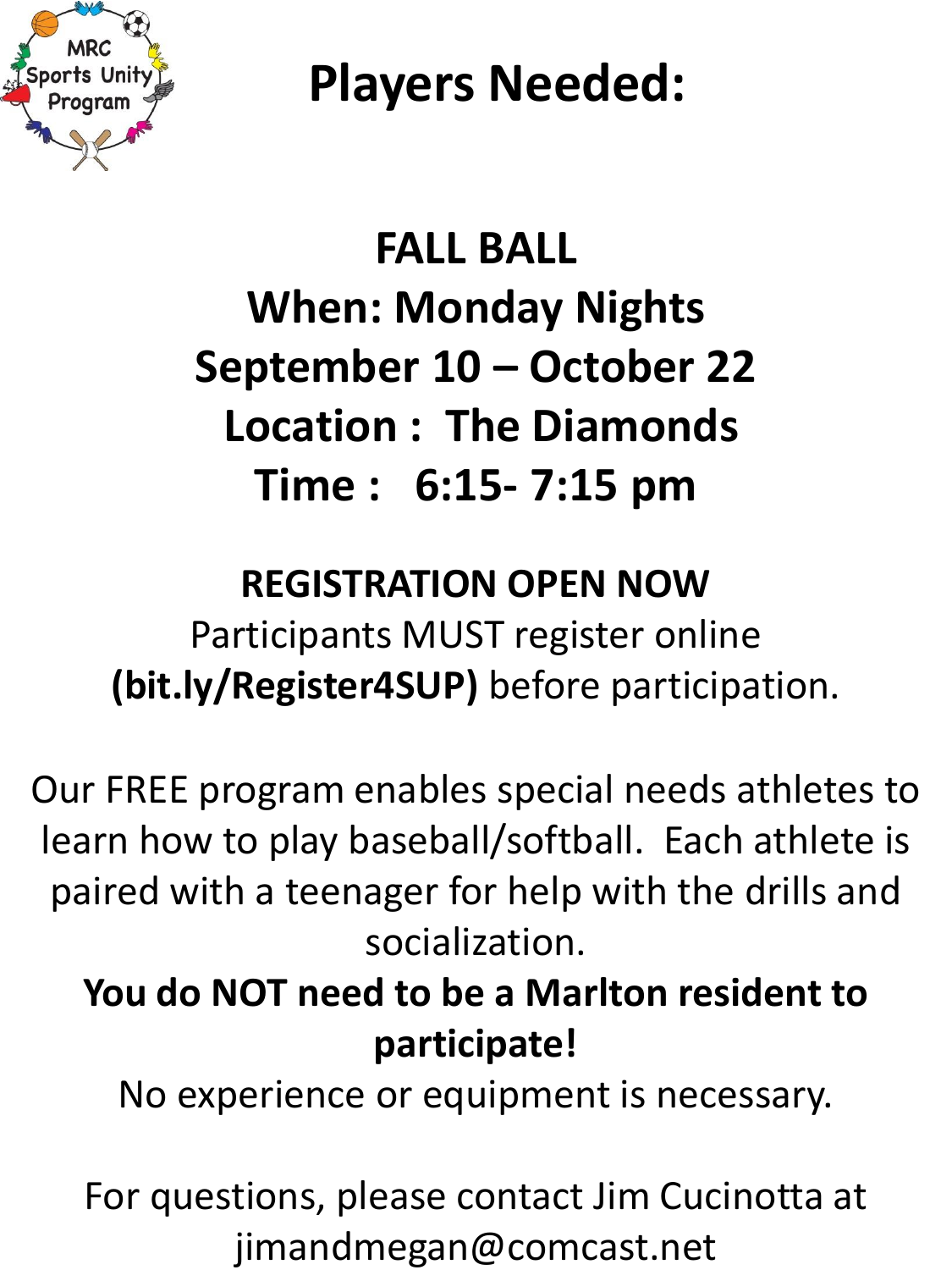

# **STREET HOCKEY When: Wednesday Nights September 12 – October 24 Location : 749 Lippincott Dr. Time : 6:15- 7:15 pm**

#### **REGISTRATION OPEN NOW**

Participants MUST register online **(bit.ly/Register4SUP)** before participation.

Our FREE program enables special needs athletes to learn how to play street hockey. Each athlete is paired with a teenager for help with the drills and socialization.

### **You do NOT need to be a Marlton resident to participate!**

No experience or equipment is necessary.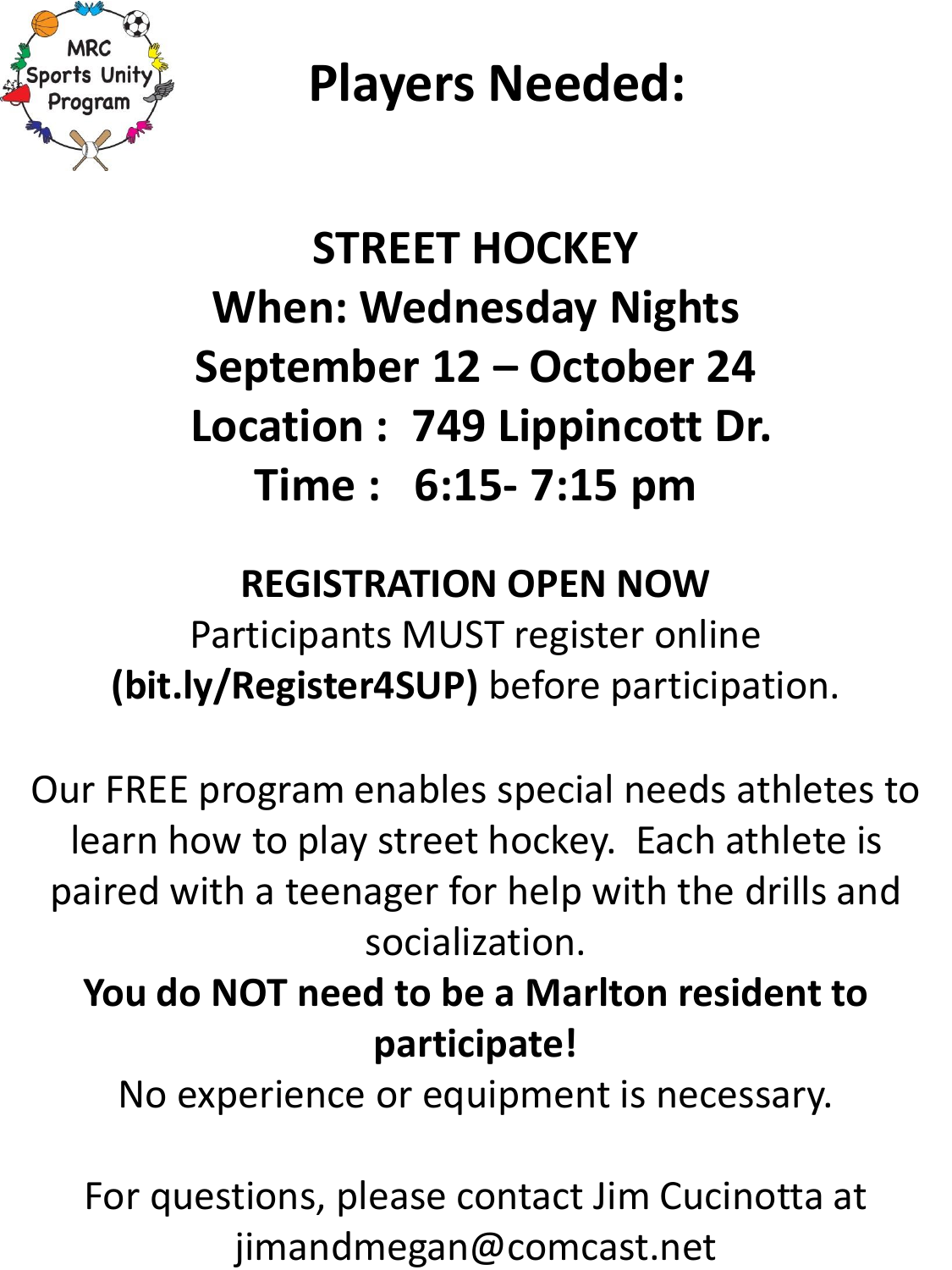

# **FALL SOCCER When: SATURDAYS September 15 – October 27 Location : Beeler School Time : 12:00- 1:00 pm**

#### **REGISTRATION OPEN NOW**

Participants MUST register online **(bit.ly/Register4SUP)** before participation.

Our FREE program enables special needs athletes to learn how to play soccer. Each athlete is paired with a teenager for help with the drills and socialization. **You do NOT need to be a Marlton resident to participate!**

No experience or equipment is necessary.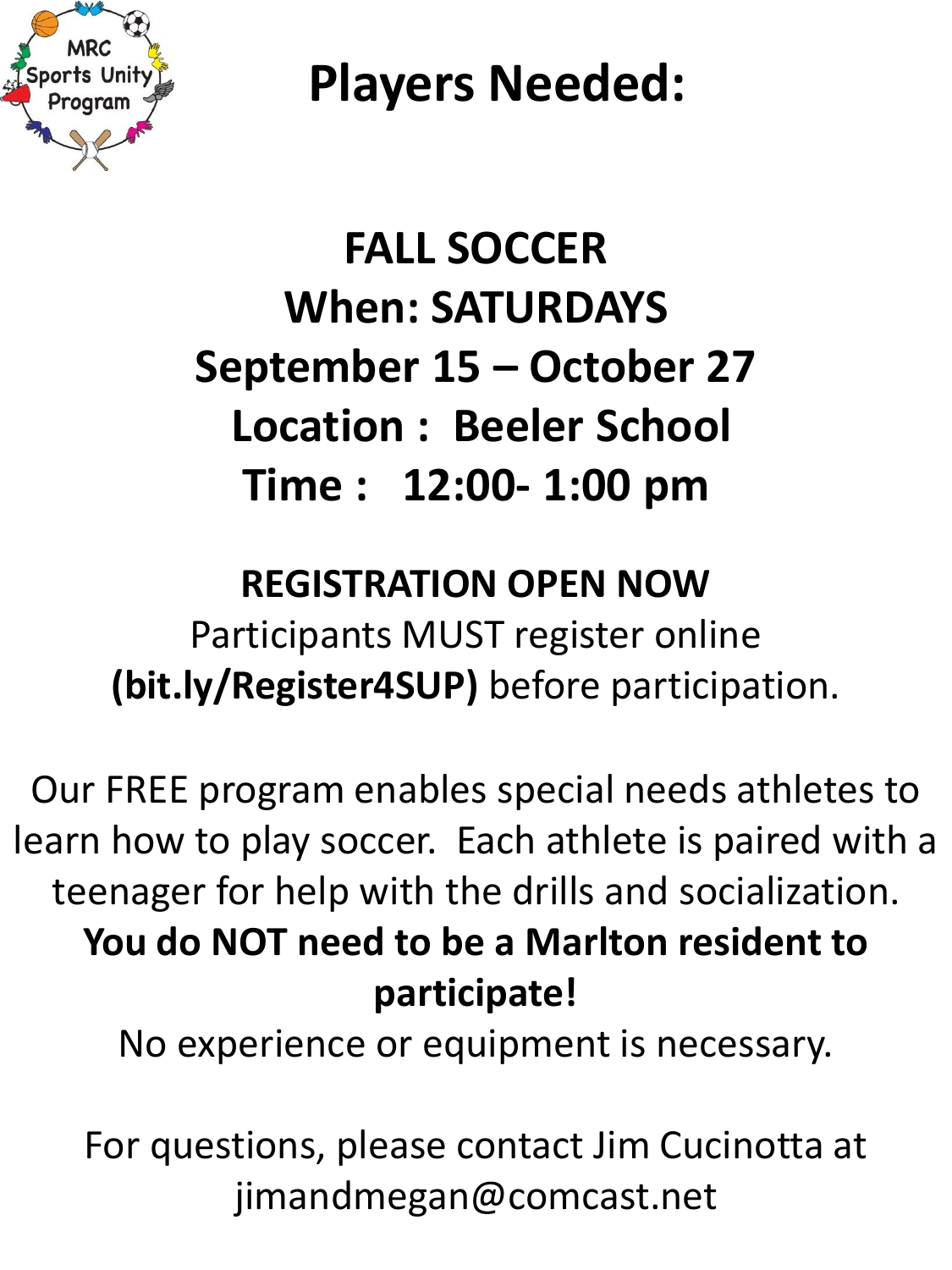

# **BASKETBALL When: Monday Nights January 7 – February 18 Location : Blue Barn Time : 6:15- 7:15 pm**

### **REGISTRATION OPENS SEPTEMBER 1, 2018** Participants MUST register online **(bit.ly/Register4SUP)** before participation.

Our FREE program enables special needs athletes to learn how to play basketball. Each athlete is paired with a teenager for help with the drills and socialization.

### **You do NOT need to be a Marlton resident to participate!**

No experience or equipment is necessary.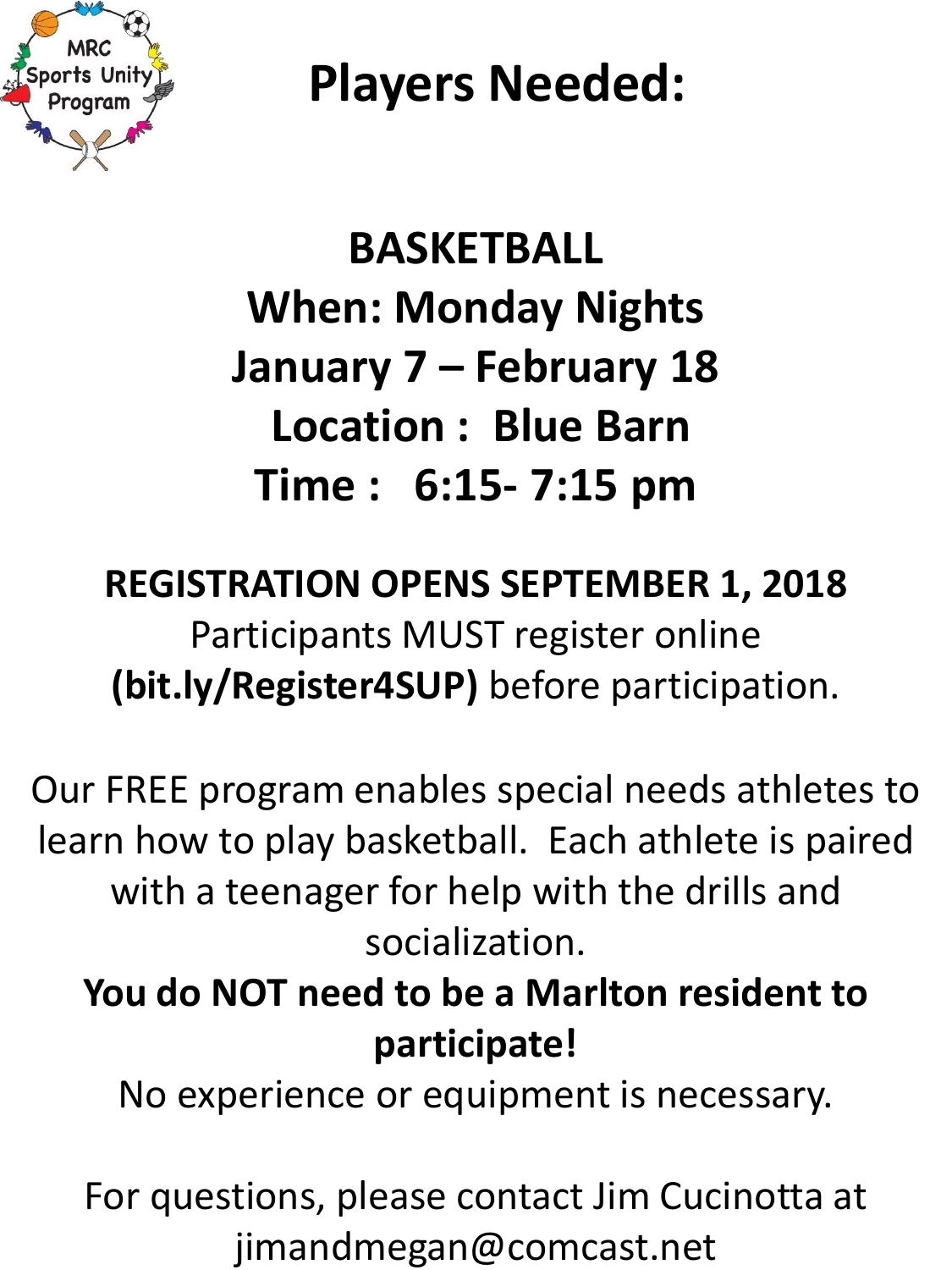

# **FOOTBALL & CHEER When: Monday Nights February 25 - April 8 Location : Blue Barn Time : 6:15- 7:15 pm**

### **REGISTRATION OPENS SEPTEMBER 1, 2018** Participants MUST register online **(bit.ly/Register4SUP)** before participation.

Our FREE program enables special needs athletes to learn how to play football or cheerleading. Each athlete is paired with a teenager for help with the drills and socialization.

### **You do NOT need to be a Marlton resident to participate!**

No experience or equipment is necessary.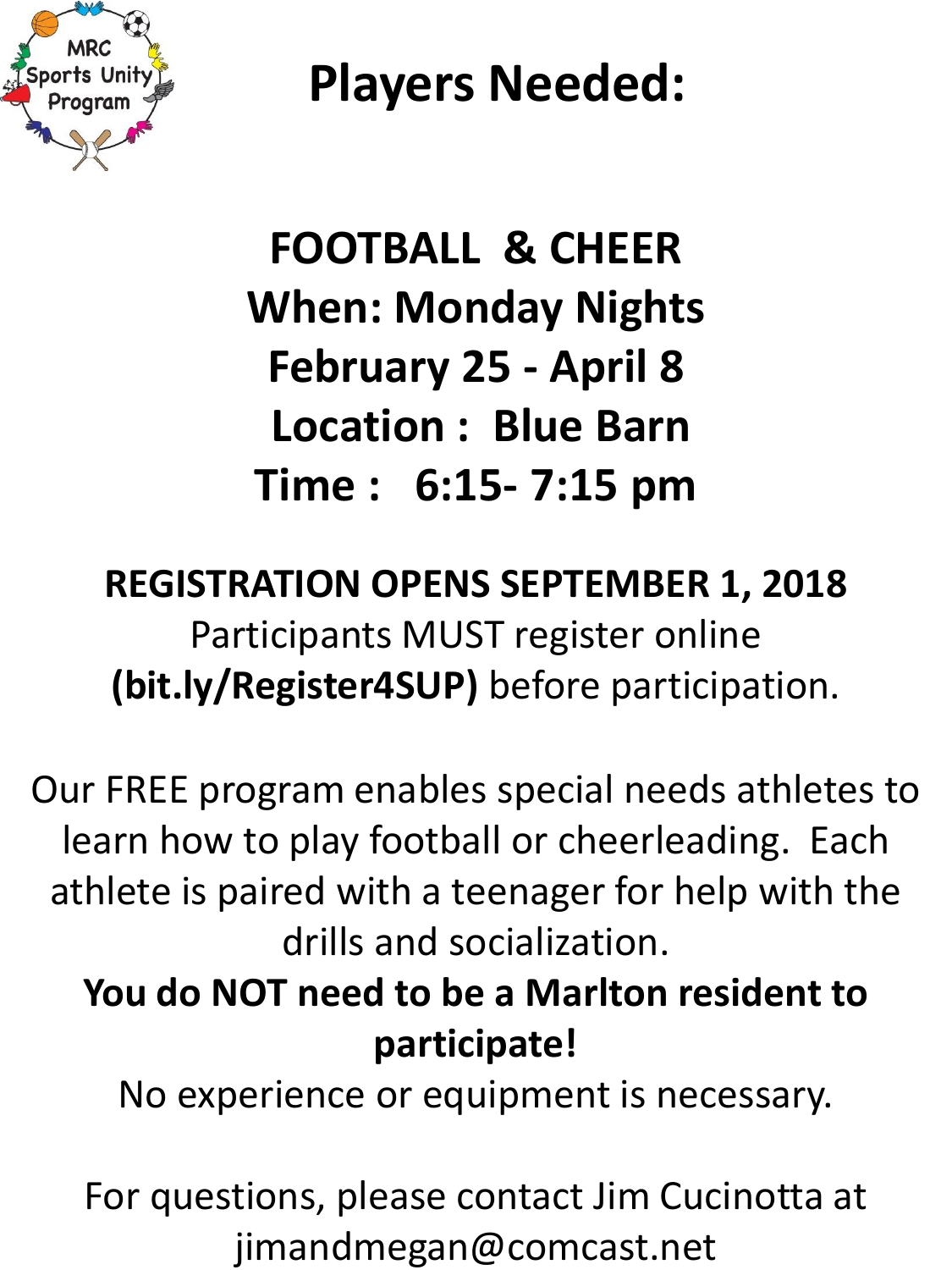

# **TRACK AND KICKBALL When: Monday Nights April 22 – May 3 Location : Beeler School Time : 6:15- 7:15 pm**

### **REGISTRATION OPENS SEPTEMBER 1, 2018** Participants MUST register online **(bit.ly/Register4SUP)** before participation.

Our FREE program enables special needs athletes to learn how to play kick ball and run track. Each athlete is paired with a teenager for help with the drills and socialization.

### **You do NOT need to be a Marlton resident to participate!**

No experience or equipment is necessary.